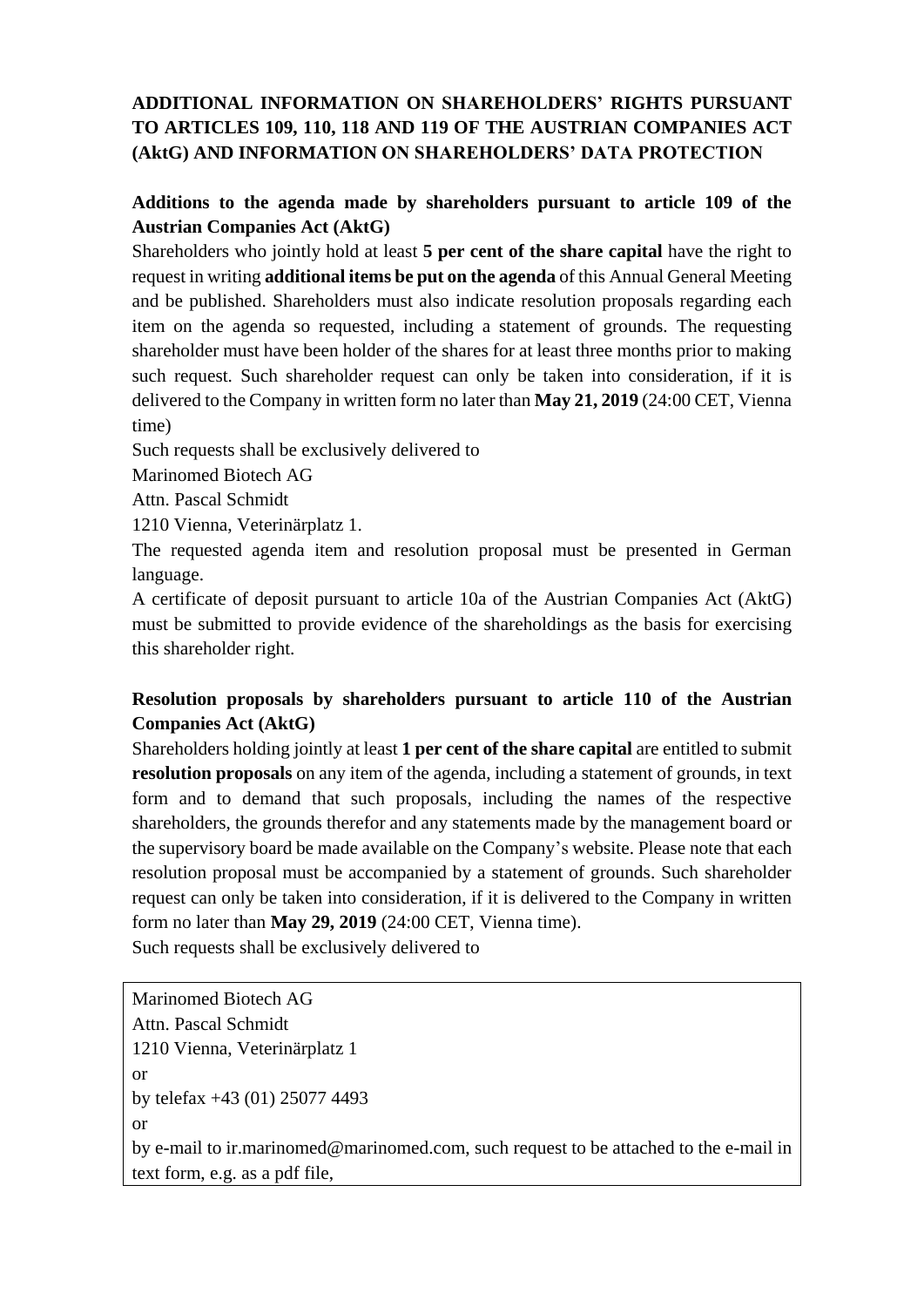Each resolution proposal must be presented in German language.

A certificate of deposit pursuant to article 10a of the Austrian Companies Act (AktG) must be submitted to provide evidence of the shareholdings as the basis for exercising this shareholder right.

# **Certificates of deposit pursuant to article 10a of the Austrian Companies Act (AktG)**

The certificate of deposit is to be issued by the relevant custodian bank with its headquarters in a member state of the European Economic Area or in a full member state of the OECD.

Pursuant to article 10a of the Austrian Companies Act (AktG), the certificate of deposit must include the following information:

- Information on the issuer: name/corporate name and address or any code that is customarily used among credit institutions (BIC),
- Information on the shareholder: name/corporate name, address, date of birth for natural persons, and, if applicable, register and register number for legal entities,
- Information on the shares: number of the shares held by the shareholder, ISIN ATMARINOMED6,
- Deposit number and/or other designation,
- Date to which the certificate of deposit refers.

The certificate of deposit shall be provided in German or English language. The certificate of deposit shall be delivered to the Company exclusively via one of the communication channels and addresses indicated below:

| (i)                                                                  | for submission of the certificate of deposit in text form as specified to be sufficient |
|----------------------------------------------------------------------|-----------------------------------------------------------------------------------------|
| pursuant to article 17 para. 2 of the Articles of Association        |                                                                                         |
| By telefax:                                                          | $+43$ (0)1 8900 500 - 79                                                                |
| By e-mail:                                                           | anmeldung.marinomed@hauptversammlung.at                                                 |
|                                                                      | (please attach certificate of deposit as pdf file)                                      |
| for submission of the certificate of deposit in written form<br>(ii) |                                                                                         |
| By post or                                                           | Marinomed Biotech AG                                                                    |
| courier:                                                             | c/o HV-Veranstaltungsservice GmbH                                                       |
|                                                                      | 8242 St. Lorenzen am Wechsel, Köppel 60                                                 |
| By SWIFT:                                                            | <b>GIBAATWGGMS</b>                                                                      |
|                                                                      | (message type MT598 or MT599, ISIN ATMARINOMED6 to be                                   |
|                                                                      | stated in the text)                                                                     |

The certificate of deposit as required to evidence the shareholder's shareholdings in connection with exercising shareholders' rights pursuant to article 109 of the Austrian Companies Act (AktG; additions to the agenda) and article 110 of the Austrian Companies Act (AktG; resolution proposals by shareholders) may not be older than seven days at the time of submission to the Company.

The certificate of deposit as required to evidence the shareholder's shareholding in connection with exercising shareholders' rights pursuant to sec. 109 of the Austrian Companies Act (AktG; additions to the agenda) must confirm that the shareholders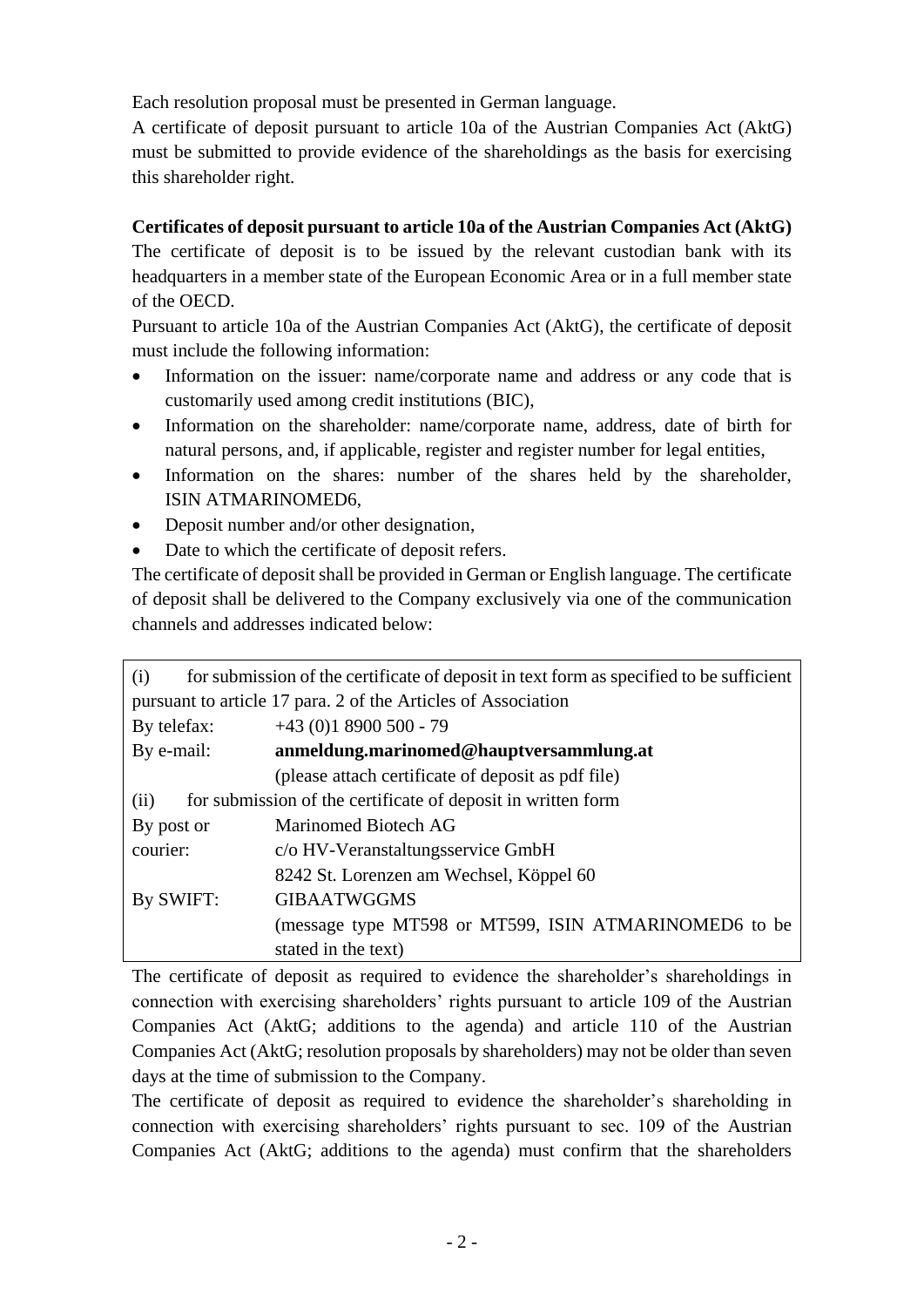making such requests have held their shares for at least three months, without interruption, prior to making such requests.

For requests made by multiple shareholders who achieve the required minimum shareholding only when taken together, evidence of their shareholdings must refer to the same reference date.

## **Note on right to be informed pursuant to article 118 of the Austrian Companies Act (AktG)**

At the Annual General Meeting, each shareholder has the right to be informed about any matters pertaining to the Company if so requested, provided that such information is necessary for formulating a proper assessment regarding a particular agenda item. The right to be informed also extends to the Company's legal and business relationships with any associated company. If the consolidated financial statements and the Group management report are presented at the Annual General Meeting of a parent company (article 189a Z 6 in connection with article 244 of the Austrian Commercial Code (UGB)), the right to be informed also applies to the position of the Group and of any companies included in the consolidated financial statements.

The information provided must be in compliance with the principles of true and fair accountability. The information shall be made available during the Annual General Meeting.

The Company may refuse to supply such information

- 1. if according to sound business judgement, it could result in considerable disadvantage for the Company or one of its associated companies or
- 2. if providing such information would constitute a criminal offence.

Each shareholder taking part in the Annual General Meeting has the right to obtain information. Such right is granted to the shareholders themselves as well as their legal or authorised representatives.

For the sake of meeting efficiency, questions whose response may require more extensive preparation should be submitted in writing to the management board in a timely manner before the Annual General Meeting. Questions may be delivered to the Company by telefax to  $+43$  (01) 25077 4493, or by e-mail to [ir.marinomed@marinomed.com.](mailto:ir.marinomed@marinomed.com)

## **Information on the shareholder's right to file requests at the Annual General Meeting pursuant to article 119 of the Austrian Companies Act (AktG)**

Irrespective of their shareholdings in the Company, every shareholder has the right to make requests regarding each item on the agenda at the Annual General Meeting. Prerequisite for making use of this right is the evidence of the right to participate in the Annual General Meeting as stipulated in the invitation. The right to file requests is granted to the shareholders themselves as well as their legal or authorised representatives participating in the Annual General Meeting.

#### **Information on the protection of shareholder data**

Marinomed Biotech AG processes **personal data** of its shareholders (including, but not limited to, those pursuant to article 10a para. 2 of the Austrian Companies Act (AktG),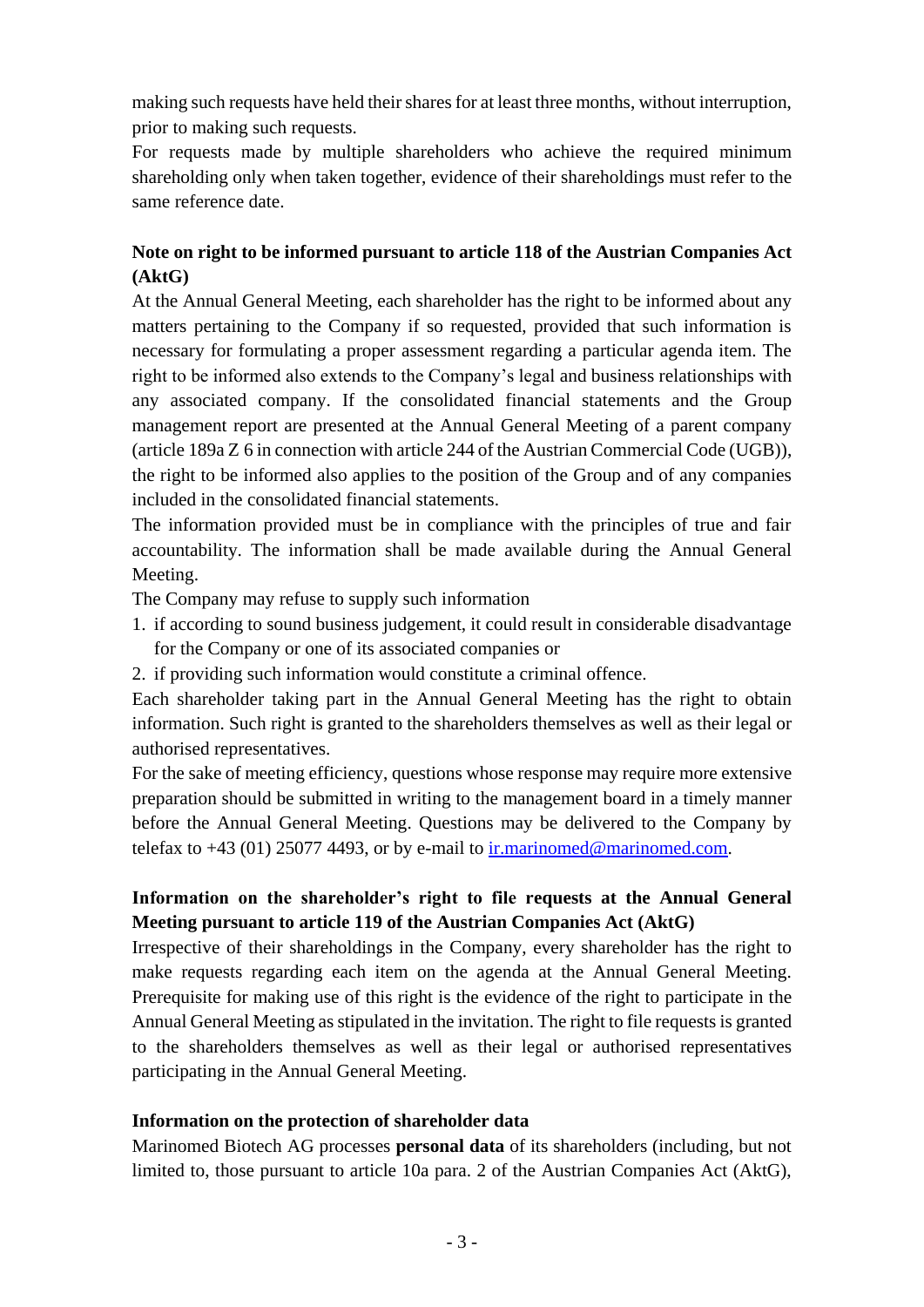i.e. name, address, date of birth, securities deposit number, number of shares held by the shareholder, class of shares where applicable, voting card number and, where applicable, name and date of birth of the authorised person(s)) on the basis of the applicable data protection provisions, including, but not limited to, the **European General Data Protection Regulation** (GDPR) and the Austrian **Data Protection Act**, to enable the shareholders to exercise their rights at the Annual General Meeting.

The processing of personal data of shareholders is an unconditional requirement for the attendance of the shareholders and their representatives at the Annual General Meeting in accordance with the Austrian Companies Act (AktG). Consequently, **article 6 (1) c) of the GDPR** provides the legal basis for data processing.

The responsible body for the processing is Marinomed Biotech AG. Marinomed Biotech AG uses external **service providers**, such as notaries public, attorneys-at-law, banks and IT service providers for the purposes of organising the Annual General Meeting. They will receive exclusively those personal data from Marinomed Biotech AG which are necessary to deliver the services for which they have been contracted, and they will process such data exclusively in accordance with the instructions of Marinomed Biotech AG. Marinomed Biotech AG has entered into **data privacy agreements** with these service providers to the extent required by law.

If a shareholder attends the Annual General Meeting, all shareholders present or their representatives, the members of the management board and of the supervisory board, the notary public and all other persons with a statutory right to attend are entitled to inspect the **list of participants**, required by law (article 117 of the Austrian Companies Act (AktG)), and are therefore also entitled to access the personal data listed therein (among others name, residence, shareholding). Furthermore, Marinomed Biotech AG is under legal obligation to submit personal shareholder data (including, but not limited to, the list of participants) to the **commercial register** as part of the notarised minutes (article 120 of the Austrian Companies Act (AktG)).

The shareholders' data are anonymised or deleted as soon as they are no longer necessary with regard to the purposes for which they were collected and/or processed, unless other statutory obligations require the continued storage of such data. **Duties of documentation and retention** result primarily from corporate law, stock companies law and acquisition law, as well as from the laws on taxes and duties and the anti-money-laundering regulations. Should shareholders assert legal claims against Marinomed Biotech AG or should Marinomed Biotech AG assert legal claims against shareholders, the storage of the personal data serves the purpose of **clarifying and enforcing such claims** on a caseby-case basis. In the context of legal proceedings before civil courts, this might result in the data being stored during the period of limitation, in addition to the duration of the legal proceedings until their legally binding termination.

At any time, each shareholder has the right of **information, rectification, restriction, revocation and extinction** regarding the processing of his/her personal data, as well as a **right to data portability** under chapter III of the GDPR. Shareholders may exercise these rights free of charge by contacting Marinomed Biotech AG by e-mail to [office@marinomed.com](mailto:office@marinomed.com) or at the following **contact details**: